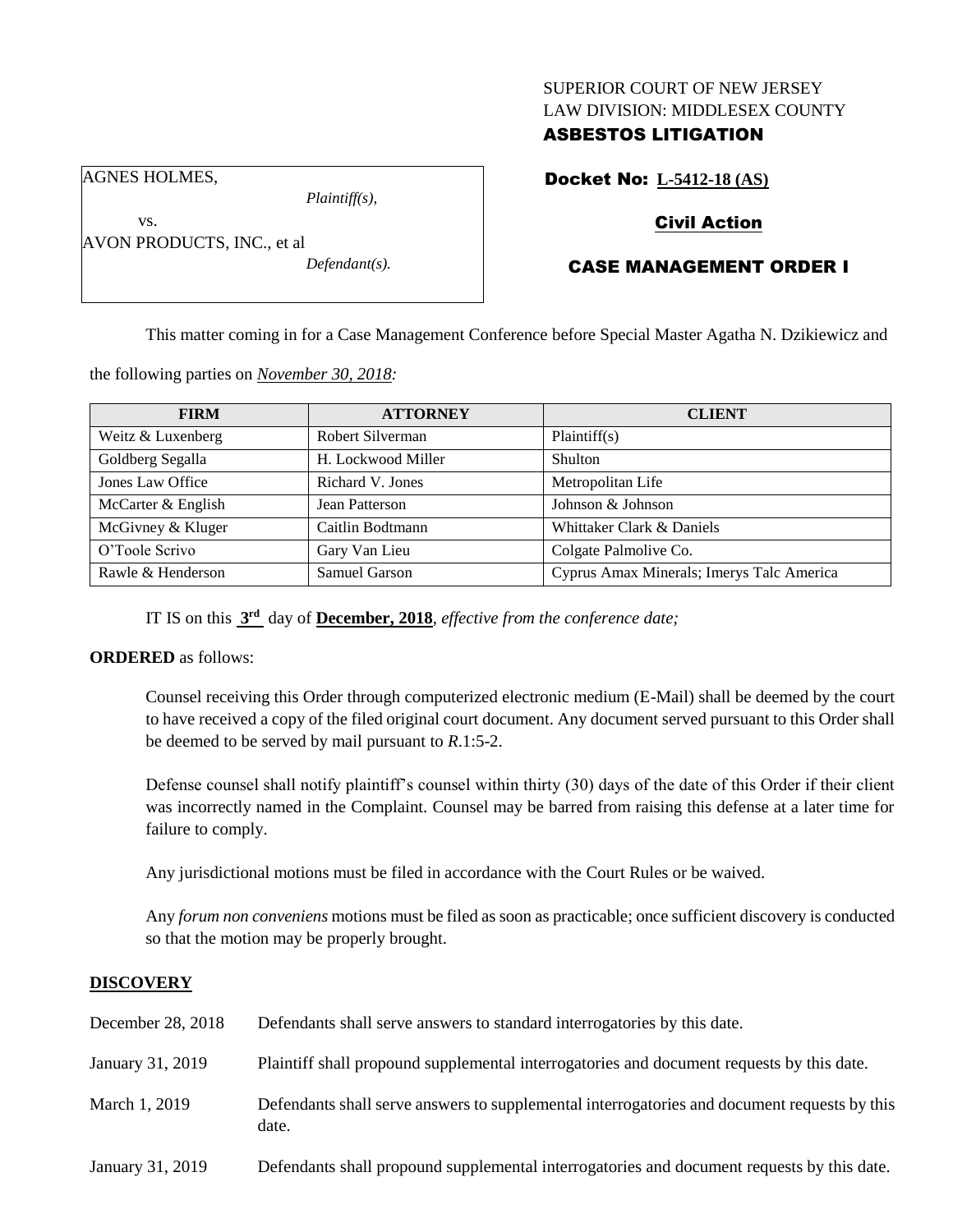| March 1, 2019 | Plaintiff shall serve answers to supplemental interrogatories and document requests by this<br>date.                                                                                                        |
|---------------|-------------------------------------------------------------------------------------------------------------------------------------------------------------------------------------------------------------|
| May 3, 2019   | Fact discovery, including depositions, shall be completed by this date. Plaintiff's counsel shall<br>contact the Special Master within one week of this deadline if all fact discovery is not<br>completed. |
| May 3, 2019   | Depositions of corporate representatives shall be completed by this date.                                                                                                                                   |

#### **EARLY SETTLEMENT**

September 13, 2019 Settlement demands shall be served on all counsel and the Special Master by this date.

#### **MEDICAL EXPERT REPORT**

| July 3, 2019     | Plaintiff shall serve medical expert reports by this date.                                                                                                                                                                                               |
|------------------|----------------------------------------------------------------------------------------------------------------------------------------------------------------------------------------------------------------------------------------------------------|
| July 3, 2019     | Upon request by defense counsel, plaintiff is to arrange for the transfer of pathology specimens<br>and x-rays, if any, by this date.                                                                                                                    |
| October 18, 2019 | Defendants shall identify its medical experts and serve medical reports, if any, by this date. In<br>addition, defendants shall notify plaintiff's counsel (as well as all counsel of record) of a<br>joinder in an expert medical defense by this date. |

#### **LIABILITY EXPERT REPORTS**

| July 3, 2019     | Plaintiff shall identify its liability experts and serve liability expert reports by this date or<br>waive any opportunity to rely on liability expert testimony.           |
|------------------|-----------------------------------------------------------------------------------------------------------------------------------------------------------------------------|
| October 18, 2019 | Defendants shall identify its liability experts and serve liability expert reports, if any, by this<br>date or waive any opportunity to rely on liability expert testimony. |

#### **SUMMARY JUDGMENT MOTION PRACTICE**

- July 19, 2019 Plaintiff's counsel shall advise, in writing, of intent not to oppose motions by this date.
- August 2, 2019 Summary judgment motions shall be filed no later than this date.
- August 30, 2019 Last return date for summary judgment motions.

#### **EXPERT DEPOSITIONS**

November 15, 2019 Expert depositions shall be completed by this date. To the extent that plaintiff and defendant generic experts have been deposed before, the parties seeking that deposition in this case must file an application before the Special Master and demonstrate the necessity for that deposition. To the extent possible, documents requested in a deposition notice directed to an expert shall be produced three days in advance of the expert deposition. The expert shall not be required to produce documents that are readily accessible in the public domain.

 $\_$  ,  $\_$  ,  $\_$  ,  $\_$  ,  $\_$  ,  $\_$  ,  $\_$  ,  $\_$  ,  $\_$  ,  $\_$  ,  $\_$  ,  $\_$  ,  $\_$  ,  $\_$  ,  $\_$  ,  $\_$  ,  $\_$  ,  $\_$  ,  $\_$  ,  $\_$  ,  $\_$  ,  $\_$  ,  $\_$  ,  $\_$  ,  $\_$  ,  $\_$  ,  $\_$  ,  $\_$  ,  $\_$  ,  $\_$  ,  $\_$  ,  $\_$  ,  $\_$  ,  $\_$  ,  $\_$  ,  $\_$  ,  $\_$  ,